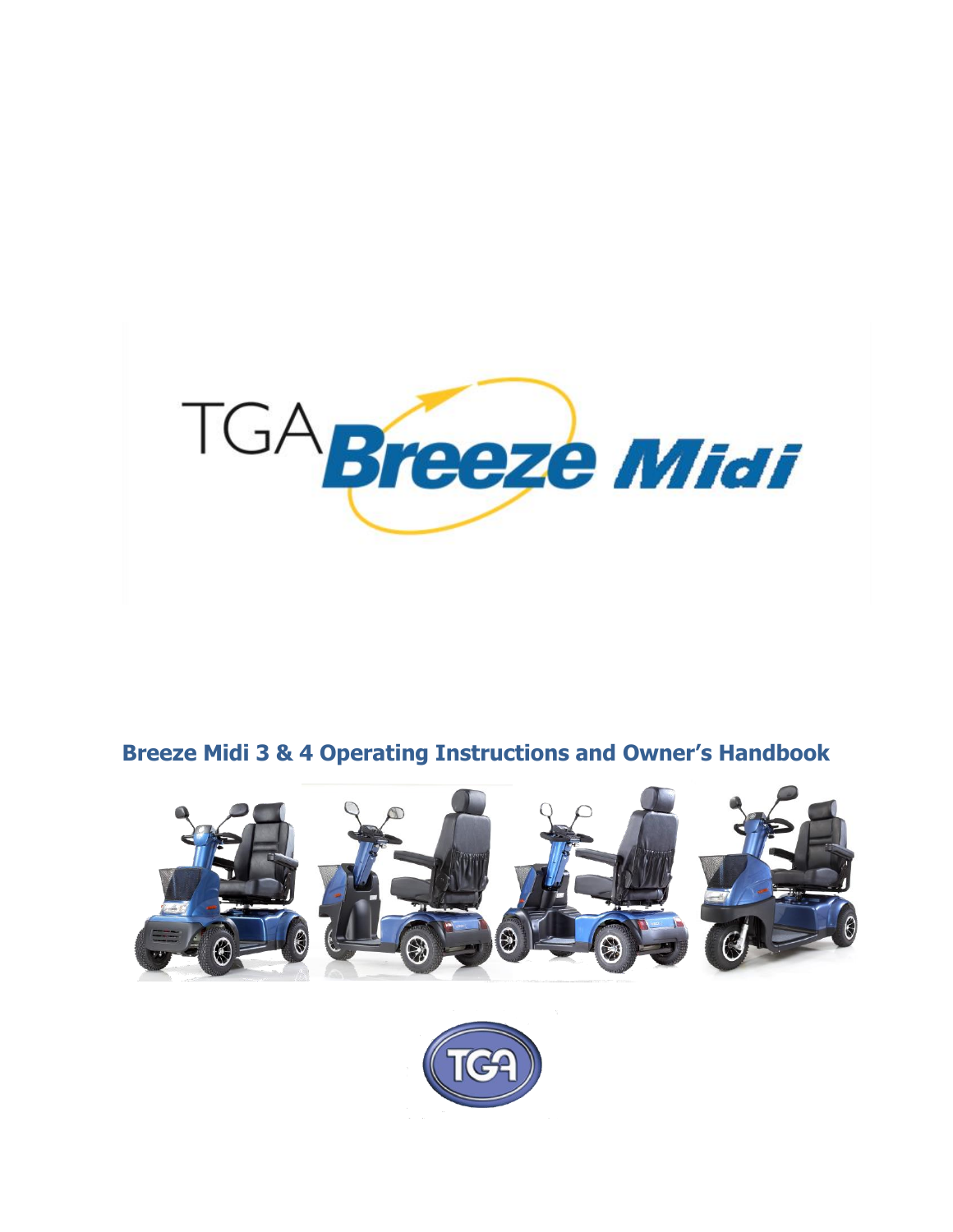# **CONTENTS PAGE**

| <b>INTRODUCTION</b>                              | 3  |
|--------------------------------------------------|----|
| <b>ASSEMBLY</b>                                  | 4  |
| THE CONTROLS AND INSTRUMENT PANEL                | 4  |
| <b>SEAT ADJUSTMENT</b>                           | 6  |
| <b>DRIVING</b>                                   | 7  |
| <b>TRANSPORTING VITA</b>                         | 8  |
| PARKING BRAKE RELEASE                            | 8  |
| SAFETY OVERLOAD SWITCH                           | 8  |
| TIPS, CAUTIONS, PROBLEMS AND ADDITIONAL FEATURES | 8  |
| <b>BATTERY CHARGING</b>                          | 9  |
| A GUIDE TO SAFE AND LASTING BATTERIES            | 9  |
| <b>MAINTENANCE</b>                               | 10 |
| <b>TROUBLE SHOOTING</b>                          | 11 |
| TECHNICAL SPECIFICATIONS                         | 11 |
| <b>WARRANTY</b>                                  | 12 |
| SAFE DRIVING TIPS FOR SCOOTER USERS              | 13 |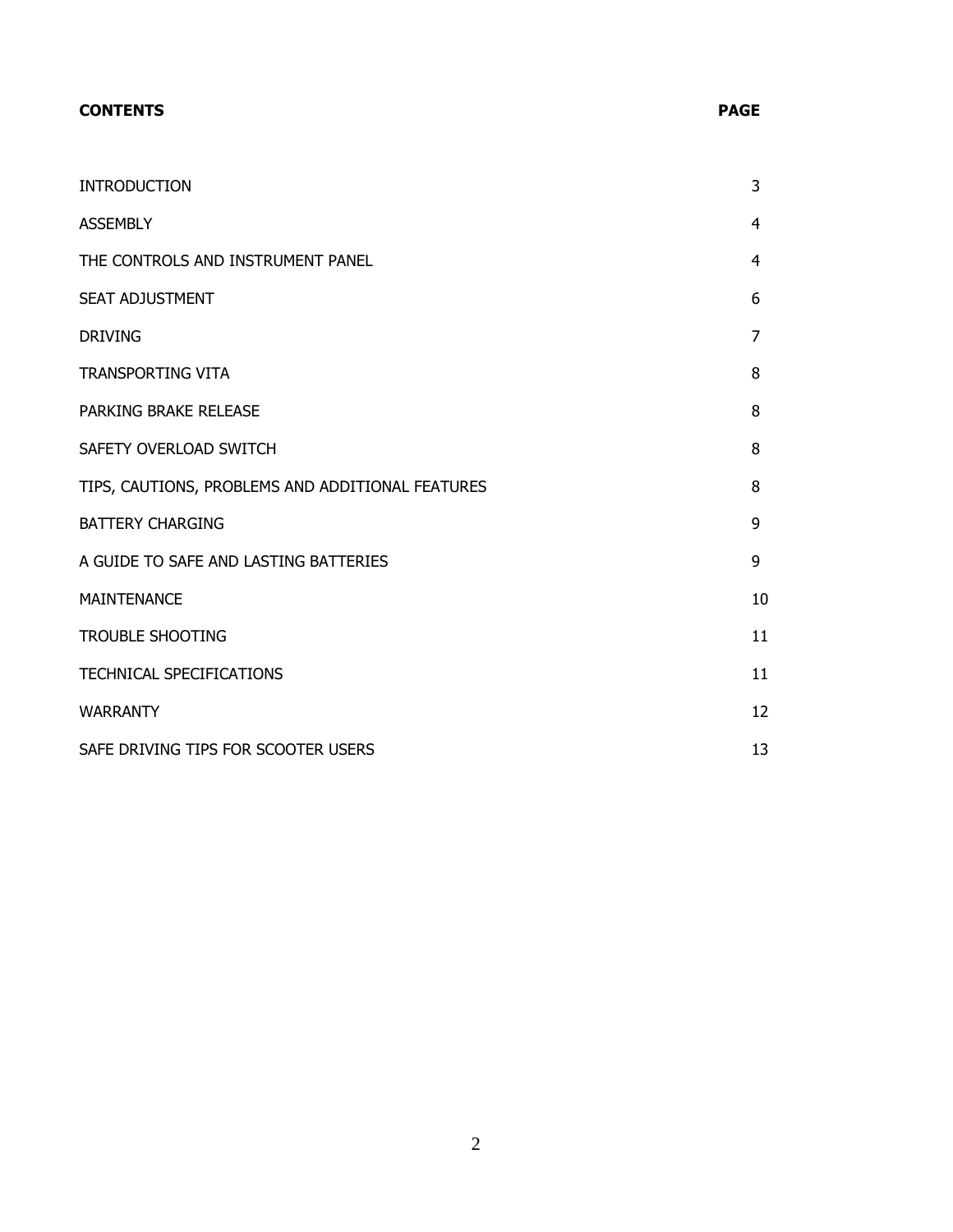# **1. INTRODUCTION**

**The TGA Breeze Midi –** Thank you for purchasing from TGA. We hope your Breeze Midi will bring much freedom and pleasure to your life.

This handbook provides important information on the most common operational and maintenance concerns that the user should be familiar with. It is very important that the user is familiar with the driving technique and is able to operate the controls competently before venturing far from where there is assistance.

The handbook will draw your attention to important safety related issues by **Care! Warning** Labeling. Keep this handbook for future referral. For safety reasons this handbook must be read completely before using your Breeze Midi.

#### **Care! Warning**

- \* Do not ride your Breeze Midi without fully reading and understanding this instruction manual first.<br>No not exceed the maximum gradient/clope of 208
- Do not exceed the maximum gradient/slope of 20°.
- \* Do not carry passengers or exceed the maximum carrying weight (see Technical Specifications).
- \* Do not get on or off your Breeze Midi unless it is switched off.
- \* Do not switch your Breeze Midi on with the speed control lever depressed.
- \* Do not back your Breeze Midi into uneven inclines or surfaces. Be cautious when traversing slopes.
- \* Do not drive your Breeze Midi in a confined space unless the speed adjustment is set to low.
- \* Do not turn suddenly at full speed, especially on uneven or hilly ground. Failure to observe this may result in tipping of the scooter.
- \* Do not drive your Breeze Midi unless the seat is locked into the driving position.
- \* Do not drive your Breeze Midi over deep, soft terrain (e.g. soft dirt, deep grass, loose gravel or sand).
- \* Do not operate your scooter when under the influence of alcohol or certain drugs, which may impair your safety.
- \* Do not climb or descend curbs that exceed the Breeze Midi's capability.
- \* Do not turn when negotiating curbs. Always approach curbs at low speed and straight.
- \* Always stop fully before changing direction (forward or reverse).
- \* Always keep your feet on the vehicle when driving.
- \* Always proceed carefully while riding your scooter, especially as you approach the downgrade of a ramp or hill.
- \* Always proceed carefully while riding on uneven surfaces.
- \* Do not sit on your Breeze Midi while being transported in a moving vehicle. Always restrain the scooter so that it cannot move in the vehicle and transfer yourself to a vehicle seat.
- \* Do not drive your Breeze Midi through deep water or clean with a high pressure hose.
- \* Never attempt to freewheel down a slope as all braking will be lost.
- \* Safe driving tips for scooter users have been printed in the back of this manual. For your own safety and that of others please ensure that you thoroughly read and understand this and in addition always obey the rules of the road.

#### **Intended Purpose**

The Breeze Midi is intended for outdoor use and can negotiate gradients up to 20°. It has fully active front and rear suspension and is suitable for use over uneven ground It can negotiate obstacles up to 100mm high but care must be taken when negotiating such conditions.

#### **Pavement Use**

The speed of the Breeze Midi is dependent on the weight of the occupant, incline and the type of surface. Tested with a weight of 18 stone (114.55kg) the Breeze Midi had a speed of 7.5/8mph on the flat, on high speed setting. When used on the pavement, the UK law limits the speed to 4mph. For pavement use make sure 4mph is selected, and drive with care and have consideration for pedestrians.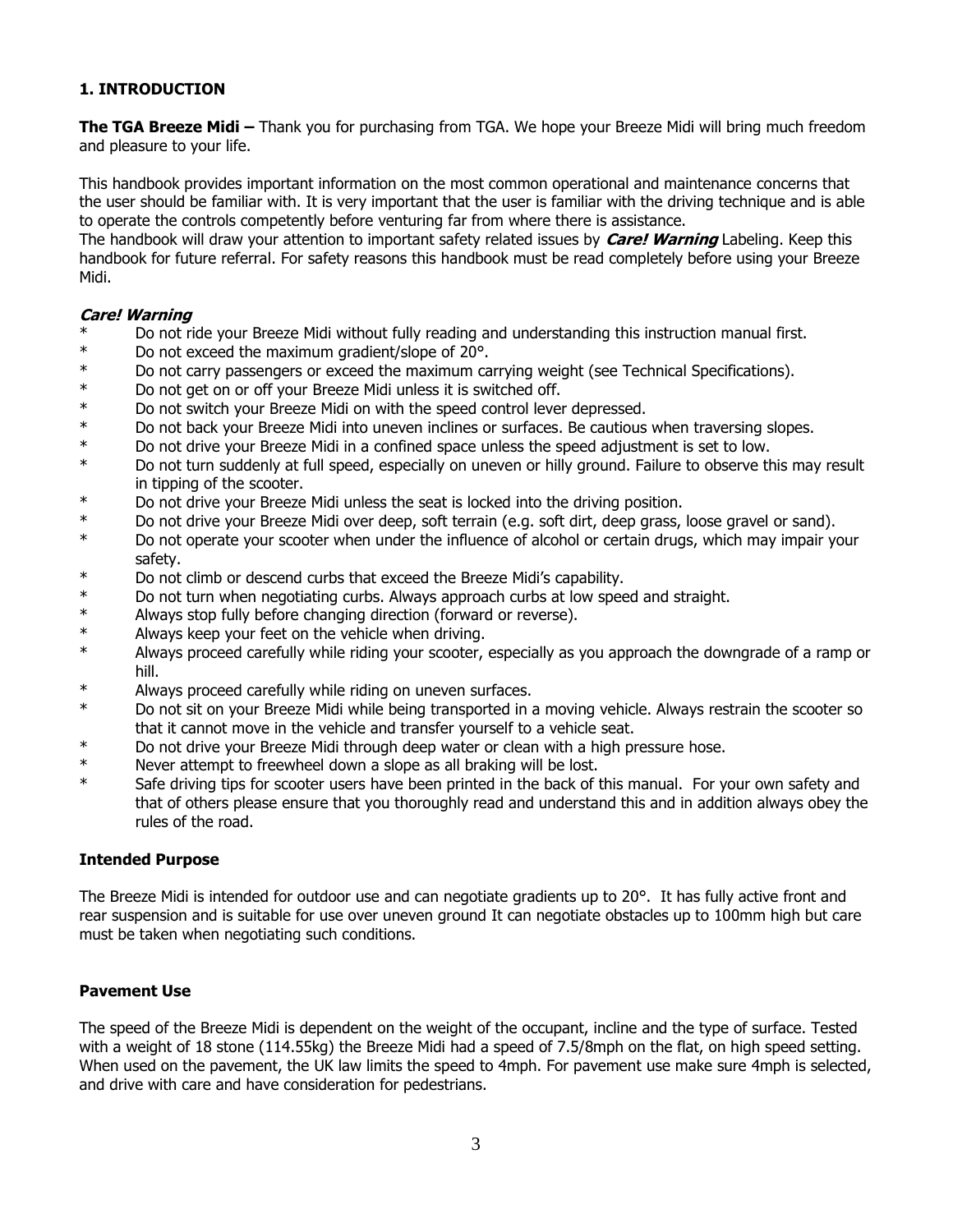# **2. ASSEMBLY (WHERE NECESSARY)**

The Breeze Midi was pre-delivery inspected and tested prior to dispatch. The batteries may have been disconnected for delivery purposes only.

The scooter should have been delivered to you in a ready to ride condition, however if for whatever reason it was delivered in a carton please take the following action.

Remove all the items from the carton and strip the protective packaging materials off each item. Returns are only accepted when the product is shipped in the original cartons with the original packing material installed. In order to fit in the carton, the seat back and tiller will be folded down.

**Removal and Replacement of seat** – To remove seat, pull the lever located under the seat ath the right hand side (fig 2.2) forward and lift the seat straight up and out. Take care as the seat is a fairly heavy component. Replacing the seat is just a reversal of the above.

**Tiller Adjustment** – Release the tiller adjusting lever by pushing to one side, then move the tiller up or down to your choice. Make sure it locks in before use, fig 1.1.

**Rear Cover Removal** – Remove seat, then unscrew the three black fixing screws located one in each corner of the cover and pull the cover up sharply from the back as there are two clips locating it. Replacement is just a reversal of the above, ensuring the cover locates correctly.

## **Care! Warning**

The Breeze Midi is easy to drive but it is essential that you familiarise yourself with the controls and learn to drive it in a safe area with sufficient room to manoeuver for your safety and that of others. The area should be free of obstacles and reasonably flat. Mark a practice course for straight line driving, turning in confined spaces, reversing and driving around obstacles.

# **3. THE CONTROLS AND INSTRUMENT PANEL**

Figs 3 and 4 Provide details of the control system. Listed below are the various controls and their uses.

1**. Speed Control Levers -** The speed of Breeze Midi is controlled by the levers located on the left and the right of the instrument console Fig 3.1. and Fig 3.2 Primarily the right hand lever is the forward speed control and the left hand lever is reverse. However both levers can do both functions simply by pushing up or down. Either lever can be operated by thumb or forefinger simply by holding a different section of the Delta handlebar and obviously left or right handed people are accommodated. Always use the lever gently, remembering that the more you move the lever, the quicker you will go. To stop simply release the lever, the braking is completely automatic and when the machine has stopped the parking brake will engage and stay on until the machine moves off again.

2. **Emergency Brake** - All braking on the Breeze Midi is automatic and the emergency brake should never need to be used. It is only for emergency in the very unlikely event that the automatic braking fails. If used this lever will bring you safely to a halt. Lever located on left handle bar.

3. **Horn** – Buttons located either side of instrument console (fig 4.1). The buzzer will automatically sound when using reverse.

4. **Indicators** - Left and right hand located on the instrument console (fig 4.2). Push the switch on the same direction as you need to turn. To stop the indicators, push the button in again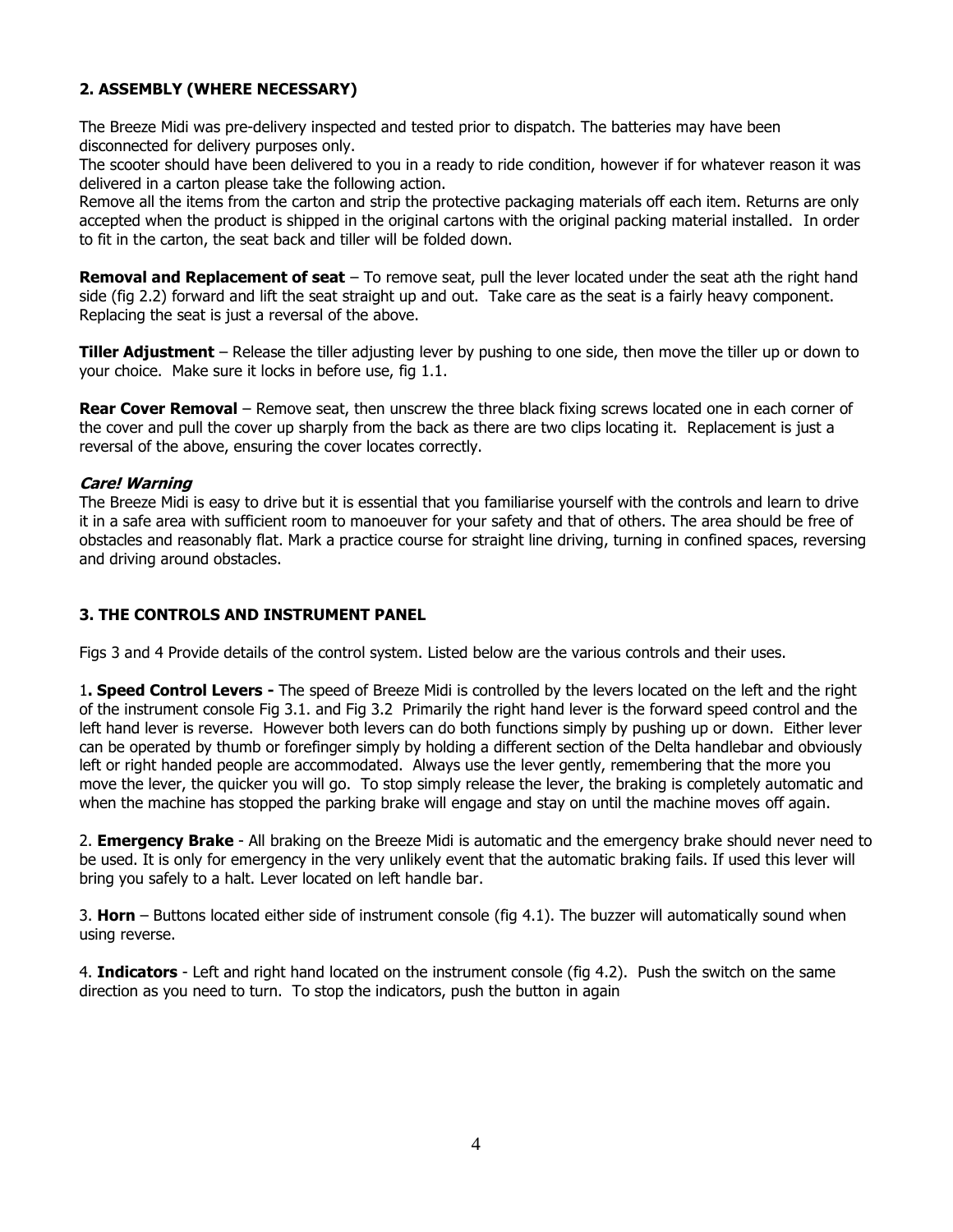

5. **Indicator Warning Lights** - Come on when using indicators (fig 4.3)

6. **Hazard Warning Lights** - Operates all indicator lights together and for emergency use only (Fig 4.4) when in use it will flash both indicator warning lights (fig 4.3).

7. **Head Light Switch** - This switches on front headlight and rear lights (fig 4.5).

8. **Head Light Warning Light** - Will come on when lights are in use. Lights obviously use battery power and will reduce range of scooter. Use only when necessary (fig 4.6).

9. **Power On/Off Switch - this** has a removable key which should be taken out when machine not in use. When the key is inserted the switch has two positions, "off" where there will be no power to the machine and the parking brake will be engaged and "on" where the machine is ready for use (fig 4.7).

10. **On Light** – When the key is turned on, the 'ON' light on the control panel will be illuminated (fig 4.8).

11**. Pre – Select Speed Control –** This is located on the instrument console (Fig 4.9) It is extremely useful when shopping in supermarkets etc, as although your speed is still controlled by the speed control levels the pre-select control will if turned fully anti clockwise limit your speed to around 2mph. Turning the control fully clockwise is the maximum speed of 8mph for road use and the setting in the middle marked 4mph is for pavement use.

## **CARE! WARNING**

It is a legal requirement not to exceed 4 mph on footpaths or shopping areas. Always use the slow speed when driving inside buildings, crowded areas, sales, stately homes etc. Using the faster speed in these sorts of conditions presents a serious danger both to you and people on foot. Don't forget these machines are very quiet and others may not be aware of your presence. The 8 mph speed is only legal for road or off road use.

12. **Battery Charge Socket –** (fig 3.3) See section on charging.

13. **Battery Condition indicator** - (fig 3.4) this is shown on the control panel and with the key switched on the needle will show the state of charge of the battery. It is impossible to be very specific about battery range because there are many factors involved, i.e weight of user, type of terrain etc. However as the power in the battery gets used the needle will move down the scale. Whilst the needle is the top of the green it is showing the battery in a fully charged state. With use it will move down the scale eventually into the amber. At this point you need to be thinking of getting back to re charge the batteries. By the time the needle gets into the red you only have probably one or two miles of use left and it is very important to get your Breeze on charge straight away. It is important to only use the Breeze on short runs to start with to explore the sort of range you will be achieving. When you are confident about range, start going on longer journeys.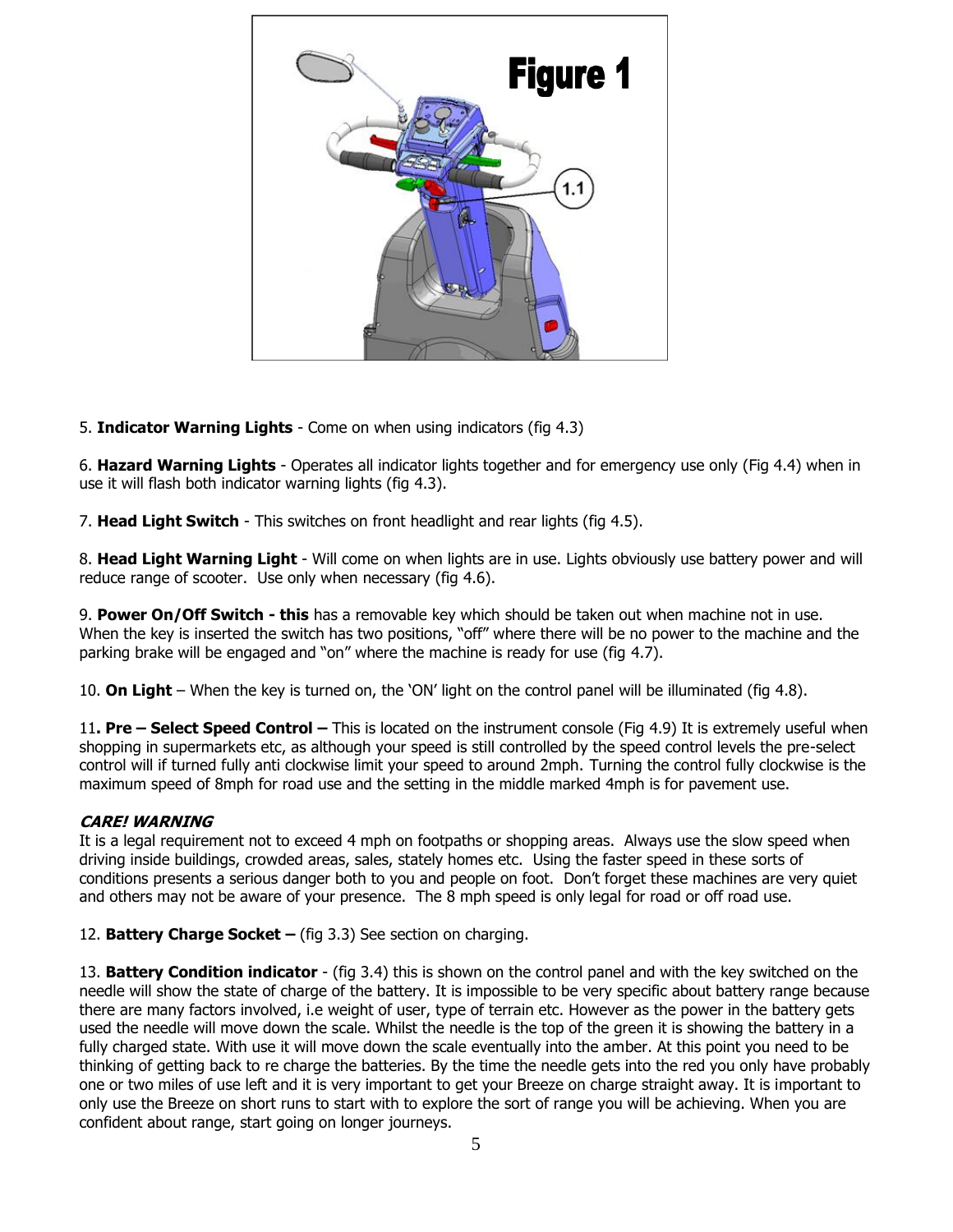

14. **Sleep Mode** – If the Power Key is inadvertently left switched on for a period of time, the Breeze Midi will automatically shut down into a power saving mode. To restart, switch the key off for a few seconds then switch on again and power will be restored.

15. **Fault Indicator** – the 'Power ON' light is also used as a fault indicator. If there is a problem this light will flash a certain code. Check it is not the parking brake release and if it is not and the light is still flashing phone your agent or TGA for advise.

# **4. SEAT ADJUSTMENT**

- 1. The seat can be swiveled and lock into one of several positions. This allows a variety of different positions if you need to sit at a table etc. Swiveling it within 90° allows easy entry and exit. The lever is located on the right hand side of the seat. When the lever is released make sure the seat locks into place (Fig 2.2).
- 2. The seat adjustment lever located at the front of seat allows the seat to be adjusted forward or backward (fig 2.1).
- 3. The Backrest Adjustment lever located at the RH side of the seat allows the backrest to be adjusted for comfort.
- 4. Both armrests can be adjusted for angle, by use of the allen head screws located under the armrest. The armrests can be hinged up for easy access and the headrest can be made higher simply by pulling gently upwards.



5. The Seat Height is adjustable and can be reset by removing the seat and top cover (see previous instruction). You will see the seat post and a bolt going through it from right to left. Remove the bolt and pull up the inner seat post. You will see several adjustment holes. Select the one of your choice and refit.

# **5. DRIVING**

Before driving make sure that the Battery is fully charged, check that the tyres do not appear to be soft, see Maintenance section for details of monthly checks and tyre pressures. Check that the Key is switched OFF before entry. When comfortably sat, ensure that the seat lever has locked the seat secure. Ensure that the armrests are in the down position.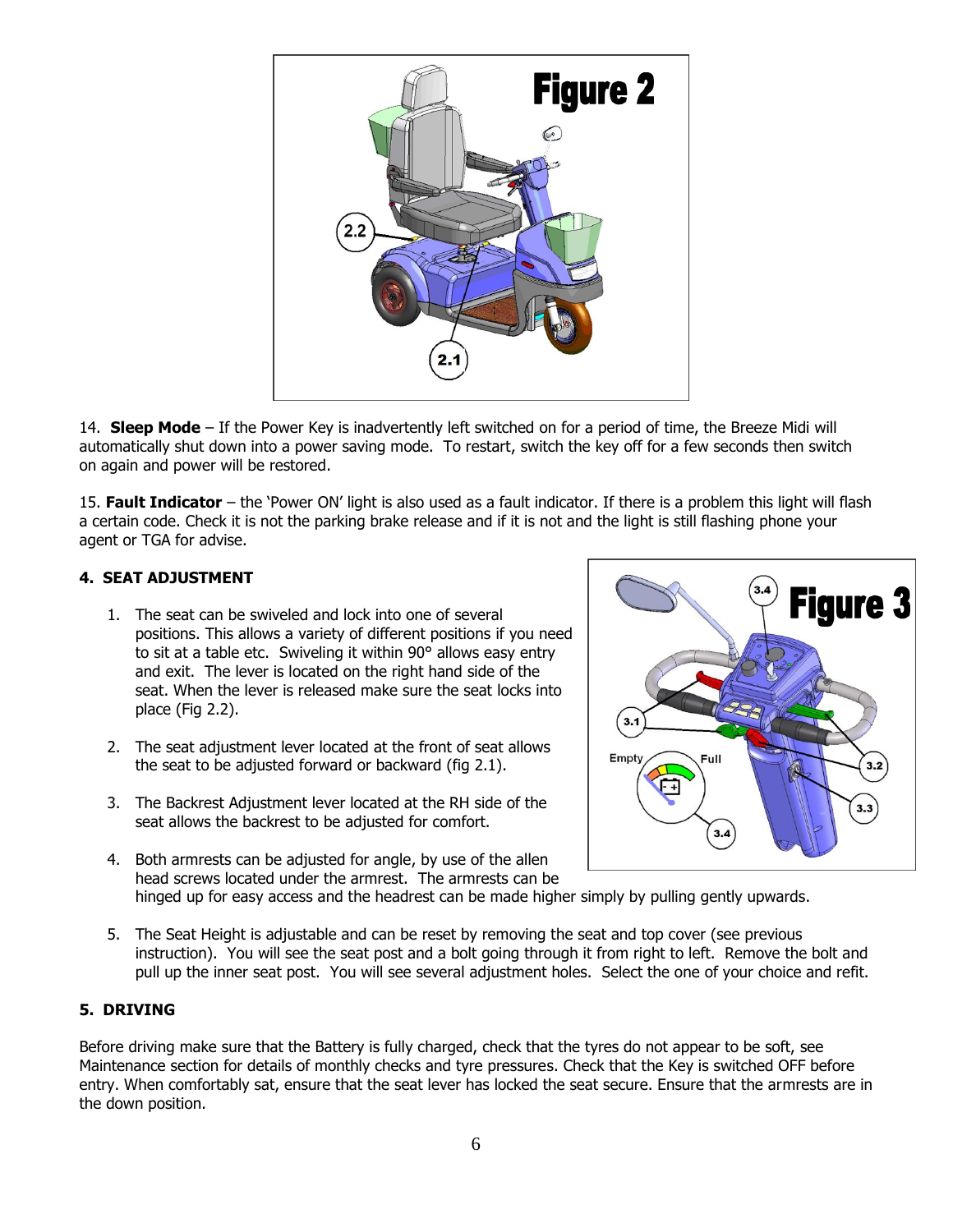1. Set the Breeze Midi speed to slow. Hold the Tiller with both hands and gently ease the control lever to move the Breeze Midi forward. The more you pull the lever, the faster you will go. Always come to a stop before adjusting the pre – select speed control, or forward and reverse.

2. Releasing the control lever automatically operates the brakes to slow down and stop. Once stopped, the parking brake will automatically come on.

3. Use the Tiller to steer.

4. To negotiate from pavement to road, or road to pavement, you should try to find a suitable slope. The Breeze Midi will mount, or go down kerbs 100mm high, but you should approach a kerb at right angles (90°). You should stop just short of the edge and:

If you are going up; select the high speed setting then drive until both front and back wheels are on the pavement, then immediately lower the speed.

If going down, proceed slowly on low setting until on the road, then switch to a suitable higher speed to cross the road safely. Do not attempt kerbs higher than 100mm and do not go up or down at an angle, always 90°. Do take extra care and if you are going from pavement to road, make sure the road is clear. Anything different to the above could result in an accident and injury.

5. The Breeze Midi is suitable for road use BUT great care must be taken and at the maximum speed of 8 mph, you may present a hazard to other faster moving road users. (See safe driving tips at the rear of this manual.)

6. Watch your Battery Indicator. The distance you can travel depends on many factors, the more slopes, the less distance you can travel. We recommend that you gradually explore going further each day.

7. Should the battery "run out" before you get home there are two things you can do to avoid being stranded. Stopping and switching off the KEY for  $5 - 10$  minutes will allow the battery to "recover" a little power so that you can proceed further. You can attempt this a number of times. If you are unfortunate and cannot return to home under the battery power there is a "Free Wheel" device that will allow someone to push the Breeze Midi and you home (see Parking Brake Release).

8. Range is influenced by many environmental conditions, hills will substantially decrease the range. Establish what you can obtain around your locality by gradually increasing the distance and checking the battery indicator at the end of each journey.

9. Reducing the speed will also reduce the power. For climbing obstacles or hills you will need to increase the speed setting to high to give the power and then control the speed with the levers.

## **Parking**

1. Before leaving the scooter, switch the ignition off, the battery indicator will then go off. Remove the ON/OFF Key for security.

2. If the Breeze Midi has been used in the Free Wheel mode (see Parking Brake Release), it is VERY IMPORTANT to re-engage the drive to ensure that the scooter brake is on before you alight.

3. Flip up the armrest to make it easier to alight from the Breeze Midi, or swivel the seat through 90°.

**6. TRANSPORTING BREEZE MIDI** – When transporting Breeze Midi in a motor vehicle the height can be reduced by the removal of the seat and laying the tiller flat. In addition the weight can be reduced by removal of the batteries. Remove the top cover and unplug the plug and socket connection to each battery (described previously). Undo the Velcro straps and remove batteries. Once loaded everything must be securely strapped down including the scooter itself and anything removed from it. The user must never travel in a vehicle seated on Breeze Midi but should transfer to a proper vehicle seat. CARE WARNING – All components are heavy, seek help if you think you may injure yourself when lifting.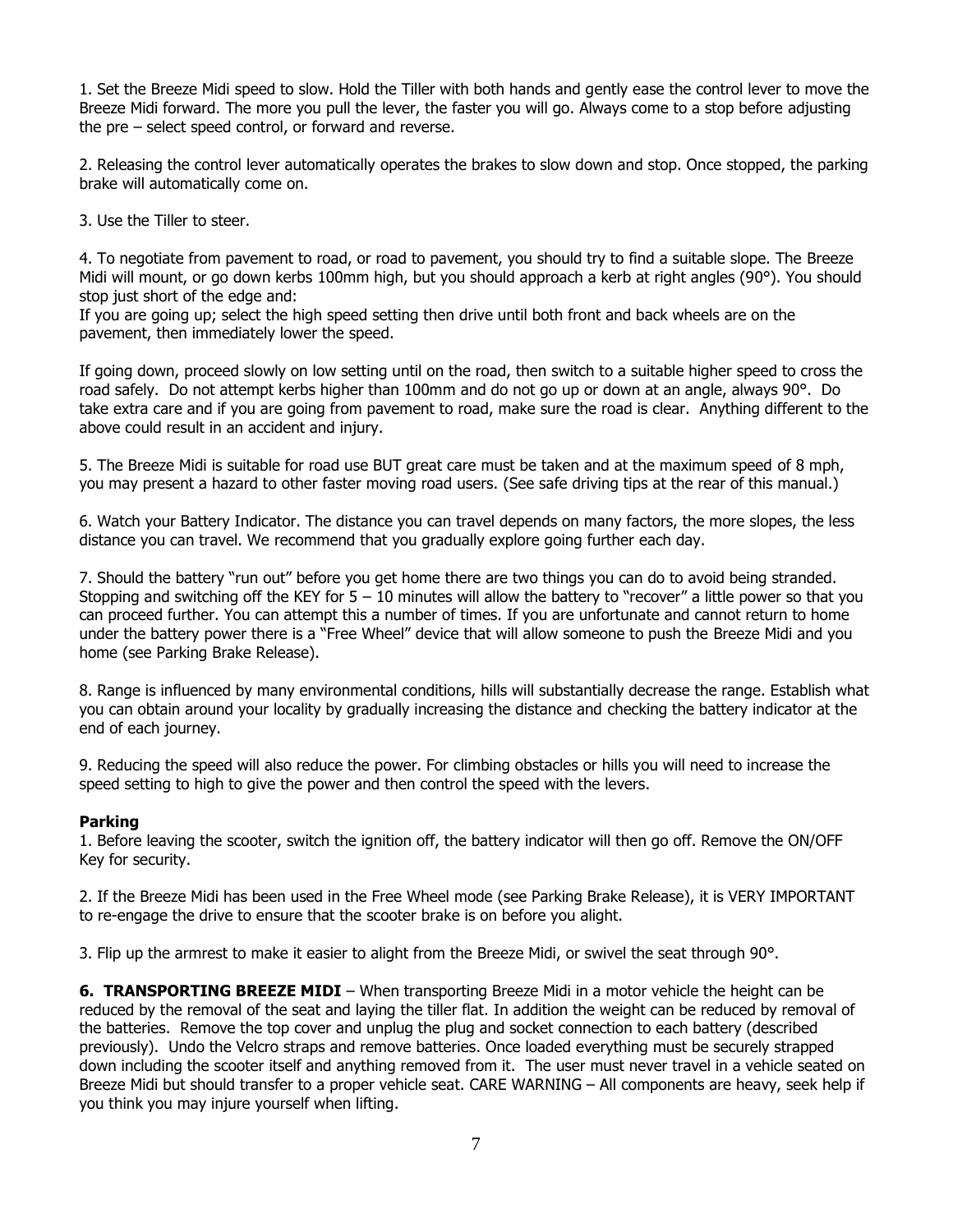**7. PARKING BRAKE RELEASE** – Breeze Midi is fitted with a manual brake release. This is located on the back panel to the left of the right hand rear wheel. The down position is normal use, pushed up releases the brake and just allows Breeze Midi to be pushed. There will be no power to drive Breeze Midi when the brake is in this position, however when switched on the 'on' light will come on and flash and the horn will work. Never release this lever when Breeze Midi is on a slope. Push lever down to regain normal drive.

**8. SAFETY OVERLOAD SWITCH** – If the motor or electrical circuits become overloaded, steep slope or high kerb would be possible examples that could cause this, the overload switch may activate. This will cause a complete electrical shutdown of the Breeze Midi and the parking brake will come on. It can be reset after a small



time delay. It is located at the front of the rear cover under the seat. Simply push the button in. If the button refuses to stay in, leave for a few minutes and try again. If it refuses to reset get in touch with your dealer. Never attempt to hold the button in by any other means. A charging overload button is located next to the above. If there is a problem with the charging check this button by the same process as above

# **9. TIPS, CAUTIONS, PROBLEMS AND ADDITIONAL FEATURES**

#### **Stop Problems before they Start**

If you detect an unusual vibration or noise in the operation of your Breeze Midi, try to determine the cause. Be sure the power is off before investigating. If you cannot discover the cause of a problem contact your Breeze Midi dealer or TGA for help.

#### **Airline Checking**

Sealed Lead Acid Batteries are permitted on aeroplanes. A sticker on the battery case states what they are. Airline personnel may insist on removing the battery cover to verify its contents. It is best to check with the airline before hand. An airline compliance certificate is available from TGA.

#### **Storage**

Avoid storing your Breeze Midi in locations with extreme heat or cold. A cool dry location is ideal if possible. The following steps will help keep rust and corrosion from impairing your scooters function and appearance. Turn the key to the off position. Clean all exterior surfaces, touch-up any damaged paint. Check and inflate the tyres to 20 PSI front and 25 PSI rear. Be sure the battery is fully charged before prolonged periods of storage and be sure to recharge every 6 weeks. Failure to comply may result in battery replacement.

#### **Batteries**

Keeping your Breeze Midi working to its maximum potential means that its two batteries must be maintained with full power. Nightly recharging, after reasonable use, will help you to give them a longer life and will ensure your Breeze Midi is always ready to go when you are. However, occasionally running the batteries down as far as safely possible is also a good idea as it allows the batteries to then take a full charge.

Your Breeze Midi is fitted with two sealed maintenance free batteries, especially designed for powered mobility. This means that you do not have to worry about topping up the cells.

## **Care! Warning**

Do not attempt to remove the safety valves located on top of the battery. Failure to observe this warning will void your battery warranty.

Your Breeze Midi batteries are maintenance free because the electrolyte is immobilized in a special form and will not leak out, even if the batteries overturn.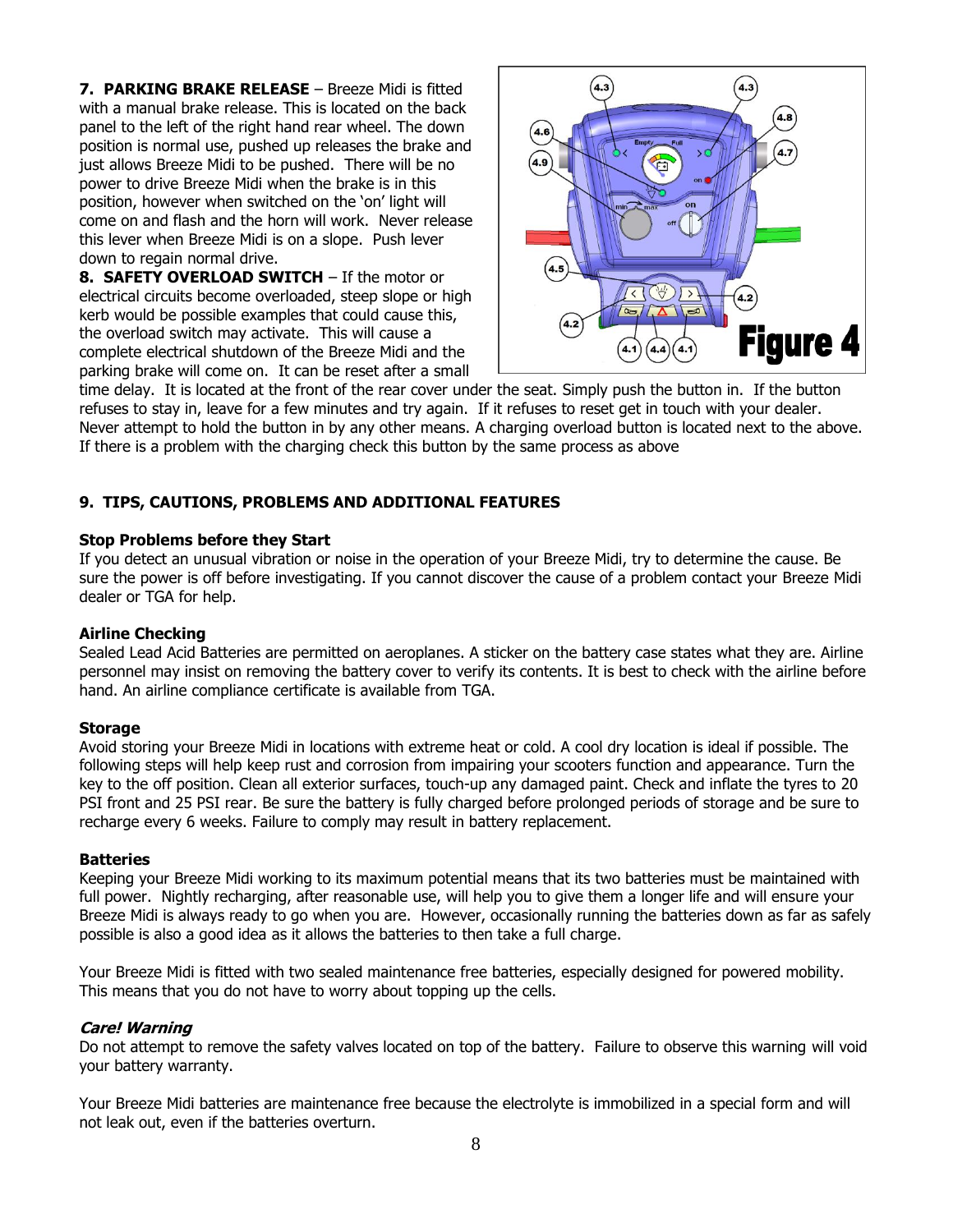# **10. BATTERY CHARGING**

The battery charger supplied is special to your Breeze Midi and so it may not be suitable for any other powered mobility product. Only use the charger supplied with your Breeze Midi as other makes of chargers may permanently damage your batteries and would void the warranty.

To charge your batteries follow these simple steps.

- 1. Switch OFF your Breeze Midi and remove the key.
- 2. Plug the charger lead into the socket located on the tiller (fig 3.3).
- 3. Push the plug from the charger into a suitable wall outlet and switch on.
- 4. A red light on the charger will come on advising power is on.
- 5. An orange light will come on indicating it is charging.
- 6. After a further period of time a green light will show advising the batteries are fully charged.

7. At this time the charger can be disconnected and the Breeze Midi is ready for use. NB At the point the green light comes on the charger will automatically stop charging although the light will still be on. The batteries cannot overcharge.

8. Although to get out of trouble the batteries can be put on charge for a short period of time, it is always best to go through a complete charge cycle each time. Excessive short period charging will be detrimental to battery life. 9. For the best results and to prolong battery life, try to run the battery down by at least 50% before recharging and in addition it is always best to go through a complete charge cycle each time.

10. Depending on the depth of the discharge, the minimum time taken to recharge serviceable batteries fully will vary up to 12 hours. Please note that this time may increase as batteries get older. During periods without use (perhaps during the winter) it is wise to charge the batteries every 4 to 6 weeks.

11. For the best results your batteries must be cycled for their first 10-15 charges. This means run them down as much as you safely can in use and then give them a full charge. They will not work at their best until this process has been carried out. It can also prolong battery life.

You will find that the distance that your Breeze Midi can travel will gradually increase over the first few weeks of use as the batteries reach their optimum efficiency after approximately 12 cycles of discharge and recharge. NB When the charger is plugged into Breeze Midi an automatic inhibit device will shut down the scooter stopping anything being used whilst plugged into the charger.

From time to time the type of charger may change so please read instructions on charger.

## **Care! Warning**

\* Do not smoke or use a naked flame while your batteries are being charged.

\* Do not use the charger if it has received a sharp blow, been dropped or otherwise misused in any way. Take it to a qualified technician.

\* Do not dismantle the charger. This will void the warranty.

\* Do not leave charger plugged into your Breeze Midi with charger switched off as this may discharge your batteries.

\* For a complete charge – Do not switch off, unplug or interrupt the recharge cycle until the charging cycle has completed.

## **11. A GUIDE TO SAFE AND LASTING BATTERIES**

\* For longest life, your batteries should be recharged after reasonable use.

\* If your Breeze Midi is not used for a period of time, a refreshing charge should be given every 4-6 weeks. Never leave your batteries in a discharged condition. This is particularity important to sealed batteries such as the type in your Breeze Midi.

If your Breeze Midi is to be stored away for some time, make sure the batteries are fully charged before storing. Fully charge the batteries before re-using it.

\* Every six months, check the connections on the batteries, making sure they are tight and clean.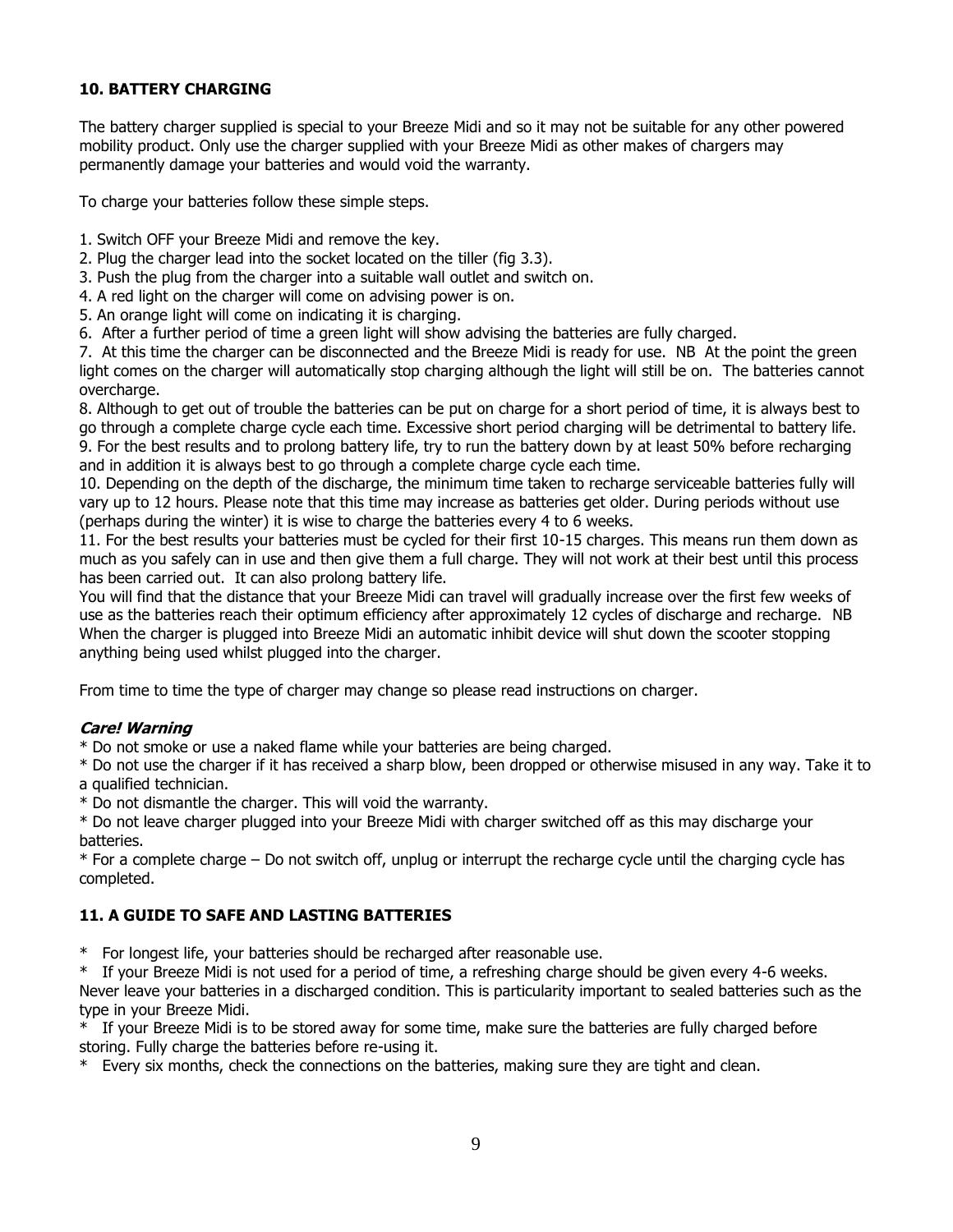**Batteries carry a limited warranty from the original manufacturer, which is subject to a stringent wear and tear clause. Any battery faults due to a defect by the original manufacturer will normally become obvious within the first two months. Any gradual deterioration in performance after this period is normally associated with fair wear and tear; misuse or accidental damage is not covered by the manufacturer's warranty.**

# **12. MAINTENANCE**

We recommend that the Breeze Midi has an annual service and maintenance check by your Breeze Midi Dealer or TGA Ltd. This is very important and can help to avoid breakdowns. The following are weekly/monthly checks that will keep the machine in good running order.

• Do not apply oil or grease to any components. Sealed bearings and nylon bushes eliminate the need for lubrication.

• Keep all components clean and dry.

• Keep tyres inflated. Low tyre pressure will degrade performance so it is very important to check pressure frequently.

• Check tyres for wear. Replace as soon as there is any sign of excessive wear.

• The Breeze Midi uses maintenance free batteries, they are leak-proof regardless of position. Charging the battery is the only maintenance required (refer to charging instructions). DO NOT leave the batteries flat, charge every 4-6 weeks if the Breeze Midi is being stored and not used.

• Check the electrical cable connectors are fully home and secure.

• Battery Replacement is dependent upon use, the batteries generally last up to 3 years. When batteries lose power too quickly, it is likely they are due for replacement. If there is no dealer in your area, you may want to change the batteries yourself. Order batteries direct from TGA Ltd. Installation instructions are included with the replacement batteries. If required TGA can come out and fit batteries for you.

• Repairs relating to electrical or mechanical components should be performed by your Breeze Midi dealer only.

**Seat Upholstery:** A damp cloth and a little soap will keep your seat, and backrest looking good. Do not use abrasive cleaners as this will damage the coating. Upholstery can be damaged by chemical cleaners. Ultraviolet light can also reduce the life of the upholstery coating material. This is a normal ageing process and cannot be guaranteed (see exclusion in the Warranty Terms section).

**Bodywork:** The bodywork on your Breeze Midi can be lightly washed with clean soapy water. Car polish can be used to keep the paint and bodywork in pristine condition. Do not use abrasive cleaners or strong detergents as this will fade the colour.

**CAUTION:** Do not hose down your Breeze Midi. Water could be forced into the electronics and cause permanent damage.

**DO NOT** store your Breeze Midi in damp conditions. This may affect the electronics if left for very long periods of time.

**Electronics:** Servicing of the drive electronics and charger should only be carried out by your local TGA service dealer. These units are sealed and should not be opened. BROKEN SEALS WILL VOID YOUR WARRANTY.

**DO NOT** operate your Breeze Midi in extreme weather conditions i.e. very heavy rain. **DO NOT** drive through deep water. This could damage the main electronic controller on the electronics.

**Motor Brakes:** If the motor brakes are functioning correctly, you will not be able to push your machine when it is switched off or switched on with the speed control throttle in the neutral position.

If your machine can be pushed when as described above, the motor brake(s) may be faulty. **Do not use the scooter and contact your TGA dealer.**

**SAFETY NOTE:** For your own safety, we recommend that you check the function of your brakes prior to every journey.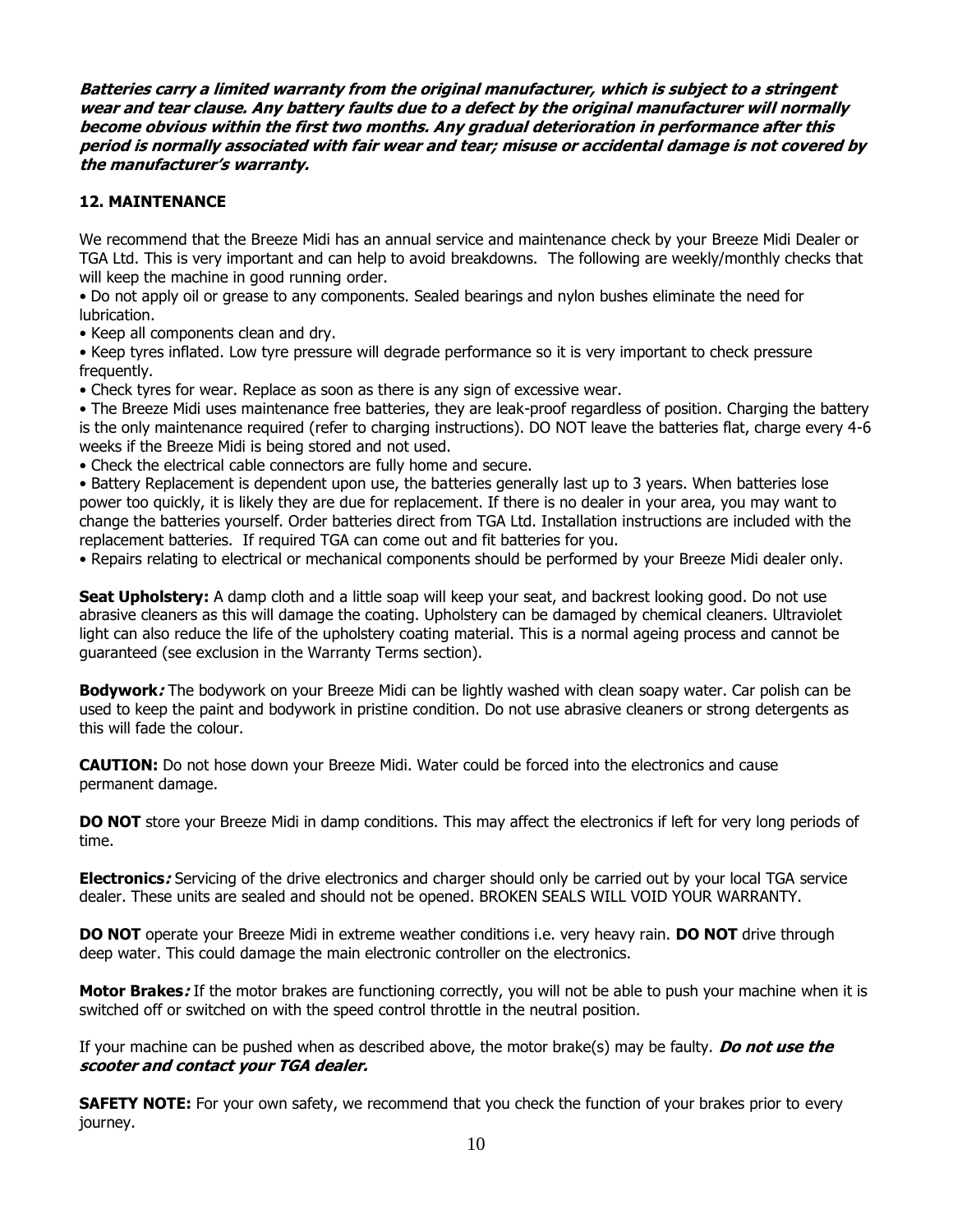**Driving Brake:** When you drive your Breeze Midi and let go of the speed control lever, it should reduce speed very quickly. If you notice a change in the normal driving/slowing condition and your Breeze Midi does not slow down quickly **please do not use your machine and contact your TGA dealer**

**Batteries:** Keep your batteries well charged (see Battery Charging section). Keep batteries clean and in a dry frost-proof place. Keep battery terminals tight.

**IMPORTANT:** It is not possible to predict the life expectancy of your batteries. This is mainly due to different workloads a battery can be subjected to.

Some Breeze Midi users will use their scooter every day and for long periods of time. Their batteries will receive a near total and regular discharge and the life of their batteries will be short (12 months or less in some cases). Other Breeze Midi users will use their vehicles less frequently, putting their batteries through a less demanding discharge lifestyle. These batteries will probably have a longer life (12 to 24 months or longer). When you need to replace the batteries, always insist on the model fitted as standard equipment to your Breeze Midi. If In doubt, consult with your local TGA authorized dealer.

## **13. TROUBLE SHOOTING**

1.Your Breeze Midi will not start:

- \* Make sure that the key switch is turned on. If it is, the battery condition gauge will be operating. If it is showing empty  $-$  recharge batteries
- \* Check overload switches
- \* Check brake release is engaged

2. The battery condition gauge fails to operate when the key switch is in the on position, check the following:

- Make sure the battery charger is not plugged to the wall outlet, this will prevent drive. Check brake release is not disengaged.
- \* Check the battery connectors, battery terminal condition.<br>\* If none of the above contact your Breeze Midi Dealer
- If none of the above contact your Breeze Midi Dealer.

3. If your Breeze Midi does not slow down or the variable speed control does not work:

- \* Turn off the power on key switch.
- \* Inform your authorized TGA dealer.
- 4. The Breeze Midi stops and will not restart.
	- Check the overload switch, which can be reset by simply pushing the button in (Section 9. Safety Overload Switch).

**CAUTION:** If you find for any reason your Breeze Midi does not reduce speed when you let go of the speed control lever, use the manual brake on the handlebars. If this fails to stop you, switch your Breeze Midi off with the ON/OFF key. The parking brake will activate immediately and stop your Breeze Midi. Beware the machine will stop very suddenly so brace yourself with the handlebars and sit back on your seat.

**Care! Warning** This operation should only be carried out as on emergency; continual use of this procedure will damage the drive transmission and motor brake. Consult your authorized TGA dealer before using your scooter again if you feel for any reason that your Scooter is not driving correctly or making unusual noise, stop using the scooter. Be SAFE, contact your TGA dealer, he will be able to advise you.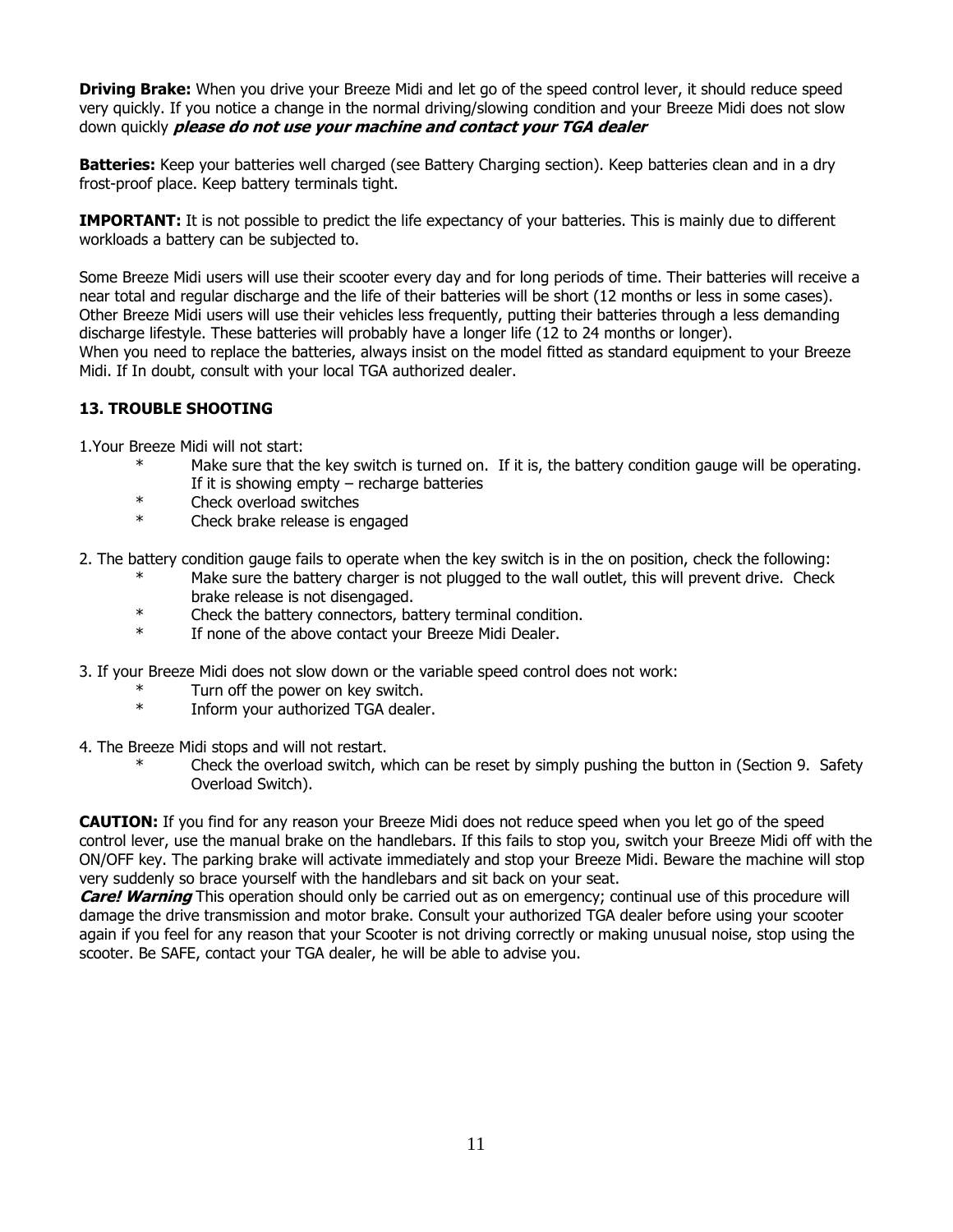# **14. TECHNICAL SPECIFICATION TGA Breeze Midi Class 3 – 4 & 8mph Vehicle**

| <b>Dimensions</b>                           | <b>BREEZE MIDI</b>              |                    |
|---------------------------------------------|---------------------------------|--------------------|
| Overall Length                              | 1330 mm                         | $51$ ins           |
| Overall Width                               | 675 mm                          | 25 ins             |
| <b>Turning Radius</b>                       | 1500 mm                         | 50 ins             |
| Ground Clearance                            | 90 mm                           | 3.5 ins            |
| Seat Height (from foot platform) Adjustable | 500 mm                          | $19.5$ ins         |
| Seat Width                                  | 460 mm                          | $18$ ins           |
| <b>Backrest Height</b>                      | 520 mm                          | 20.5 ins           |
| <b>Tyre Size Front</b>                      | 4.10/3.50-6 ins                 |                    |
| Tyre Size Rear                              | 4.10/3.50-6 ins                 |                    |
| Tyre Pressure (Front)                       | <b>20 PSI</b>                   | 1.4 <sub>bar</sub> |
| Tyre Pressure (Rear)                        | 25 PSI                          | 1.7 <sub>bar</sub> |
| Weight (including batteries)                | 120 kg                          | 264 lbs            |
| <b>Battery Weight</b>                       | 15 kg each                      | 33 lb each         |
| Maximum Carrying Weight                     | 130 kg                          | 20 stone           |
| Maximum speed                               | 12 kph                          | $7.5 - 8$ mph      |
| Safe Climbing Angle                         | $17$ deg                        |                    |
| Range (affected by user/terrain/conditions) | Up to 32 km                     | Up to 20 miles     |
| Motor                                       | 24V 900W                        |                    |
| Controller                                  | P & G 'S' Drive                 |                    |
| Charger                                     | 115-230 volt 4 amp              |                    |
| <b>Battery</b>                              | 2 x 12v 40 a/h sealed lead acid |                    |

## **15. WARRANTY**

This is to certify that your TGA product is warranted by TGA for a period of twelve months from the date of purchase subject to the following conditions:

1. This warranty is extended only to the original purchaser/user of the TGA product identified by the product serial number located on the frame. This warranty is not transferable.

2. TGA will repair or replace free of charge any part found upon inspection by an authorised representative of TGA to be defective in material and/or workmanship.

3. If a defect or fault is discovered, the dealer from where the product was purchased should be notified immediately.

Warranty Exclusions

- Tyres (these are normal wear components and replacement is not warranted)
- TGA will not be responsible for defects caused by abuse in return transit, vandalism, misuse, abuse, accident, negligence, alteration or misuse caused by non-observance of instructions set out in the Operators Manual
- This warranty does not cover commercial or rental use of the Breeze Midi or any use other than normal.
- Upholstery and seating (these are normal wear components and replacement is not warranted)
- Returns are only accepted when the product is shipped in the original carton with original protective packing materials installed.

• Returned goods to be sent to TGA carriage paid. If a successful warranty claim is found TGA will pay return carriage. There is no other express warranty. Any and all other implied warranties are excluded. Your rights as a consumer are not affected.

## **Service Information:** Only genuine TGA Spares should be used.

An authorised TGA dealer will service your Breeze Midi under the terms of the above stated warranty. Servicing dealership personnel are trained professionals. They should be able to answer any question you may have. If you encounter a problem that a dealer does not solve to your satisfaction, please discuss it with the dealership's management. The Service Manager or General Manager can help. Almost all problems can be solved in this way. If you are dissatisfied with the decision made by the dealership's management, contact TGA for advice.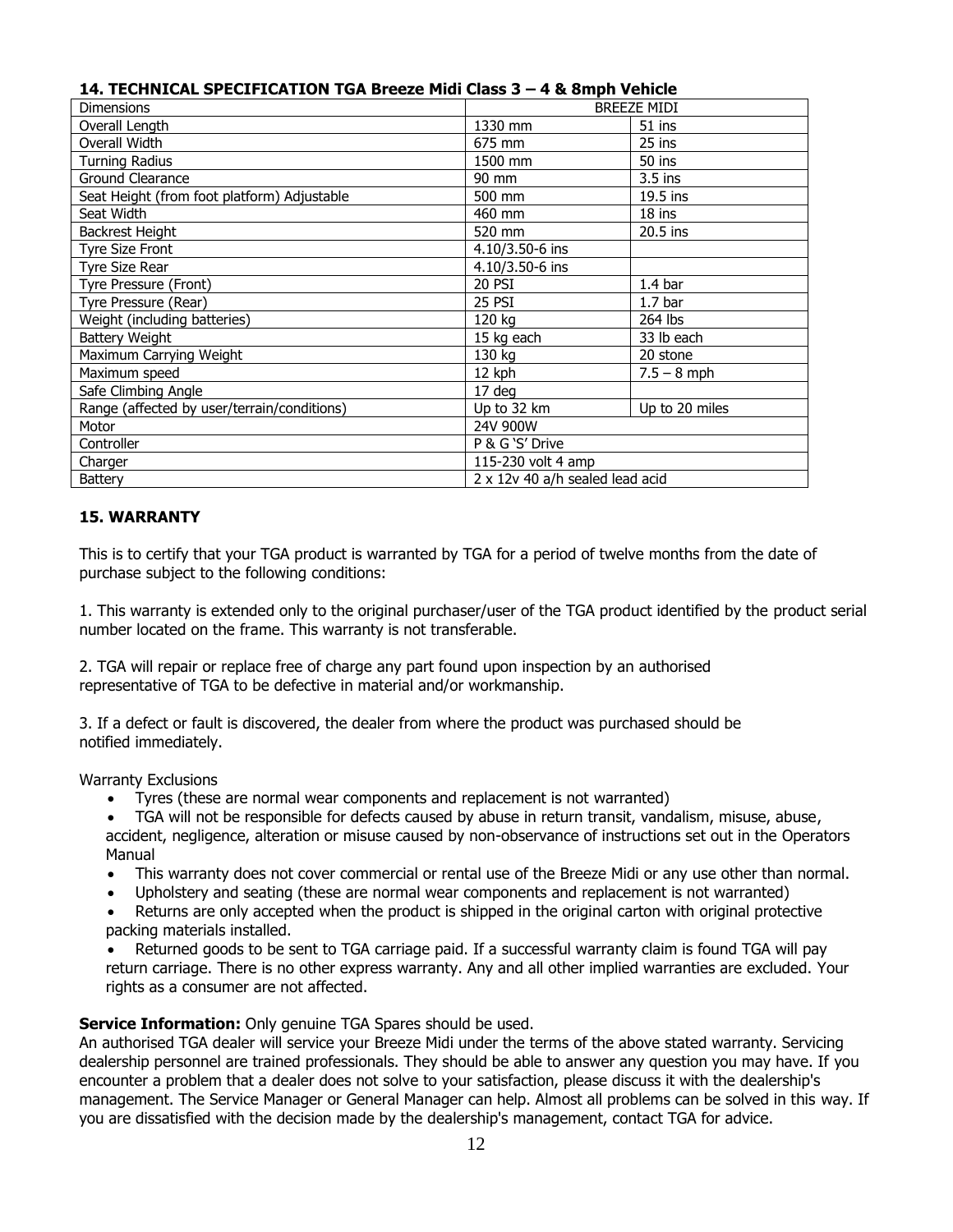## **16. SAFE DRIVING TIPS FOR SCOOTER USERS**

Scooters fall into two categories, Class 2 which is essentially a 4mph pavement vehicle and can only legally be used on the road when either crossing over or because there are no footpaths. A Class 3 vehicle is capable of 4 & 8 mph and provided it is fitted with front and rear lights, flashing indicators, horn and rear view mirror it is legal for use on the road. It can also be used on the footpaths but must not exceed 4 mph. Class 2 & 3 vehicles must not be driven on Dual Carriageways, Motorways, Bus Lanes or Cycle Tracks.

**INSURANCE** - There is no legal requirement for insurance but it is a very good idea to have cover for fire and theft, accidental and malicious damage, and also third party damages. Just phone Telesales at TGA (01787 882244) and they will talk you through it.

**BREAKDOWN & GET YOU HOME SERVICE** - Again a very good idea and can take a load of worry off your mind. Just talk to Telesales at TGA.

**MOBILE PHONE** - An essential item if you are out there alone. You never know, breakdown, accident, health communication is a must.

#### **CARRYING LOADS**

Do not overload. It may make the vehicle unstable and reduce its range. Place heavy loads inboard – in the middle – not behind the back wheel which can lighten the steering or can cause the front end to lift off the road on a bump, and not at the front which might make steering heavy.

#### **WATCH YOUR BRAKES**

Never try to drive, or even sit on your vehicle while it is in "free wheel". The electronic brake will be out of action and the vehicle could run away with you.

#### **MAINTENANCE**

Do carry out the checks listed in this manual regularly and also have the machine serviced at least once a year.

#### **TYRES**

Keep tyres at the pressure recommended by the manufacturer. They will last longer and be safer. Replace when they become worn. Soft tyres will reduce the range of your batteries.

#### **LIGHTS**

Check lights regularly. Use your lights frequently, at dusk onwards, on a dull or rainy day. However, remember the use of lights may reduce the range of your scooter.

#### **SENSIBLE GUIDELINES FOR SAFETY**

**When using the footpath** – Just because you are on the footpath or pedestrian precinct does not make you a pedestrian. If you are on a motorized vehicle you are no longer a pedestrian.

**Remember pedestrians always have right of way! -** Many people on foot will be kind and helpful to the drivers of a wheelchair or scooter, but not everyone!

**In a crowded precinct, market area, or footpath** - It is your responsibility to ensure you do not run into anyone or do any harm with your vehicle. While many people will make way for you, you cannot expect **everyone** to do so. Some will appear to not even realize you are there. They will climb round and even over your vehicle rather than allow you room to move. Also be very aware of people's feet.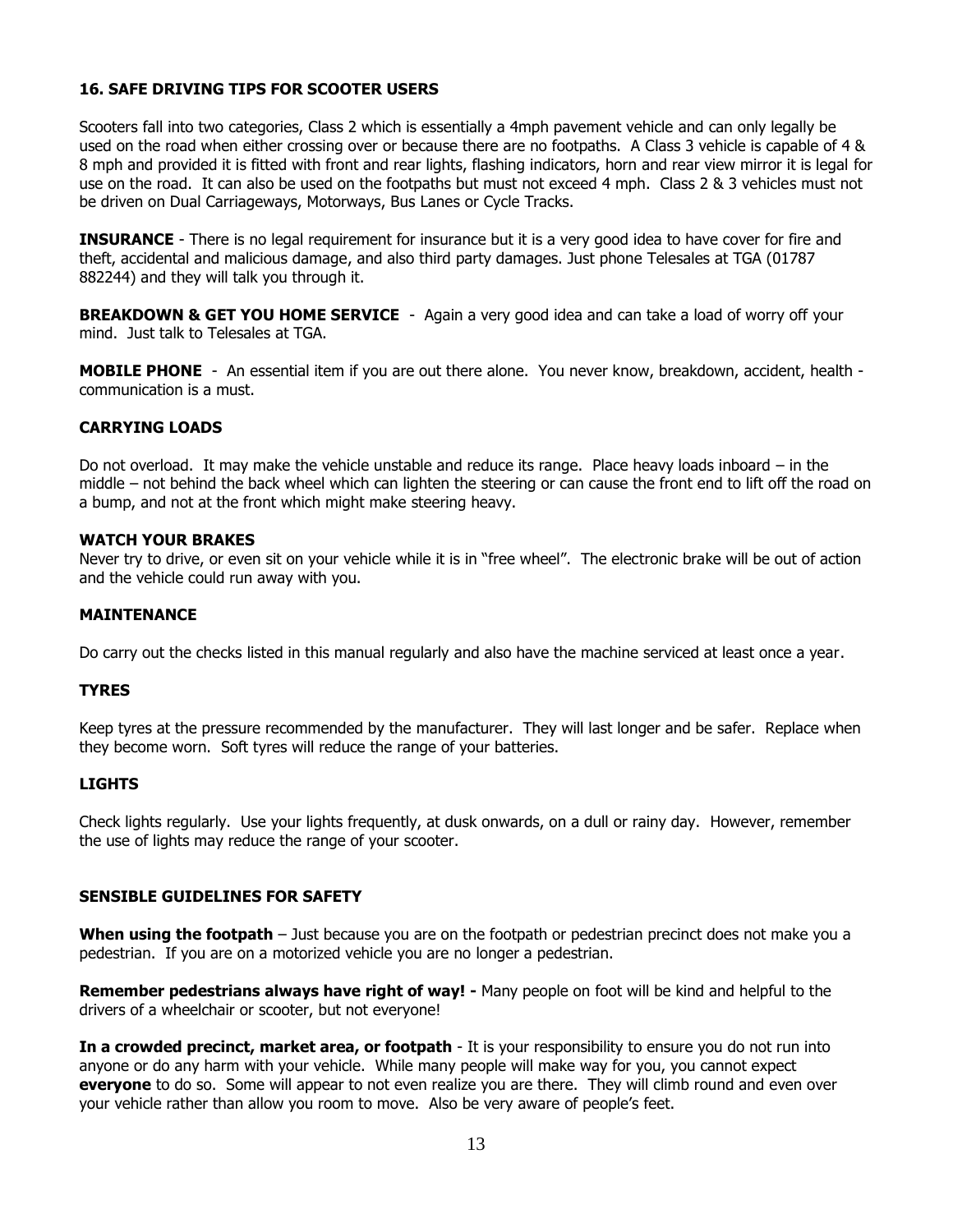**When climbing or descending kerbs** – Always approach at right angles, with your front wheels straight on to the kerb. Do not climb or descend kerbs higher than the manufacturer recommends. Move carefully, to avoid traumatic bumps – to yourself or the vehicle. Kerb climbing in any other manner than that described above will lead to your machine becoming unstable and the risk of possible accident and injury.

## **Watch out for**:

- Children They may well run in front of you without warning. You may only be moving very slowly, but you could still injure a child.
- Elderly People They may be unable to quickly move aside to let you pass. Give way to them
- Disabled people on foot  $-$  they too may be unable to dodge you
- People with visual problems or impaired hearing Give them space and time
- Other motorised vehicle users You may be doing all the right things. This does not guarantee they will do likewise

# **When you need help:**

**You may need to ask people to open doors for you**. Most people are willing to help, if asked politely. Don't struggle to do the impossible or even the very difficult things when there are people around who would help if asked.

**Driving inside shops and buildings** – This is where you have the advantage over car users! Not many supermarkets would welcome a car driving round their store. But bigger shops and even some quite small ones are accessible to wheelchairs and scooters. Once inside the store it is **your responsibility** to drive slowly and safely and not damage the fittings or the stock, or hurt other shoppers or store workers. You may need to ask for help. Again in most cases people are willing if asked properly. Don't risk pulling down a whole display to reach the top shelf. ASK FOR HELP.

**Speed in shops and buildings** – Reduce it! – Drive at the slowest speed to avoid any accident. Be especially careful if you need to reverse, that your way is clear of shop fittings and people

**On the Road** – Remember you are not driving a car, but a very small and slow vehicle, which is therefore more vulnerable.

**If it is possible, use the footpath**. It is wise to avoid using roads, particularly busy ones.

## **WHEN DRIVING YOUR VEHICLE ON THE ROAD:**

Remember although this is legal for all Class 3 vehicles it is not always safe or sensible to do so. You are responsible for your own safety and that of other road users. The normal rules of the road apply and you must observe the law about:

- Driving on the left side of the road. Never drive against the traffic.
- One way streets Never drive against the traffic
- Giving way where cars would give way (details in the Highway Code)
- Obeying traffic lights and all other road signals and instructions
- Giving way to pedestrians on crossings.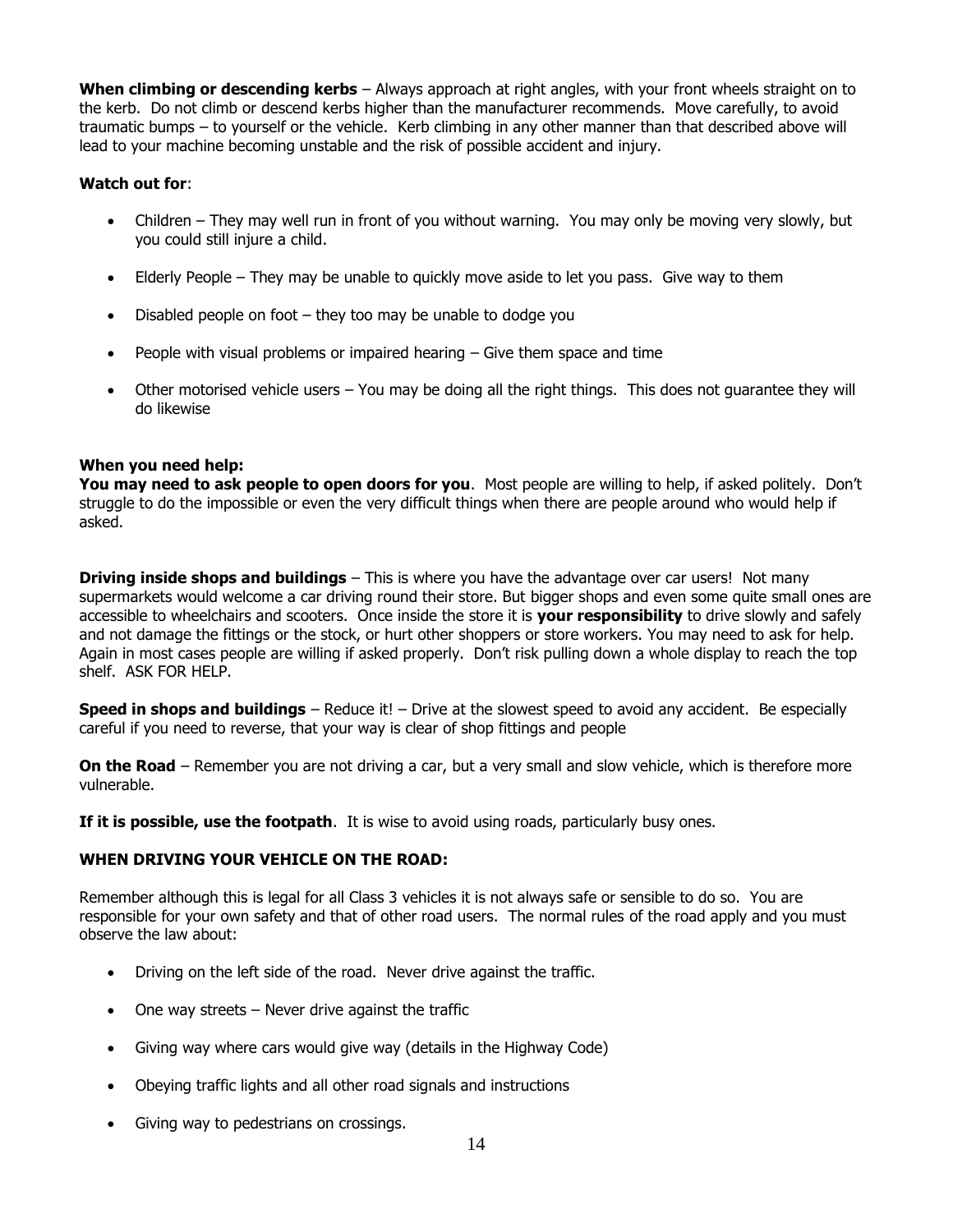Always remember your vehicle is not a car and is small and vulnerable  $-$  If you need to turn right across traffic, try to get on to the footpath before the turn and then use a safe pedestrian crossing or traffic light controlled crossing. Only try to turn right if you are completely sure it is safe to do so. Do not rely only on your mirror. It may give a false impression of distance. Always give clear indication of intention to turn left or right.

**Remember** – the car you can see when you look behind may appear a long way away, but it is almost certainly moving faster than you are, often deceptively so. It could well be upon you before you complete your maneuver. And it may not be able to stop in time.

**When passing a parked vehicle** – take great care you are not moving into the path of a faster moving vehicle coming behind you, or towards you. Always signal your intention to pull out.

In the event of a difficult or dangerous situation – Use your hazard lights – But do not drive with them on unnecessarily

Please ensure you have read and understood everything in this manual, it has been put together using many years experience to ensure you will get the best from your Breeze Midi and that you will enjoy using it. Best wishes and safe driving David Stone Managing Director